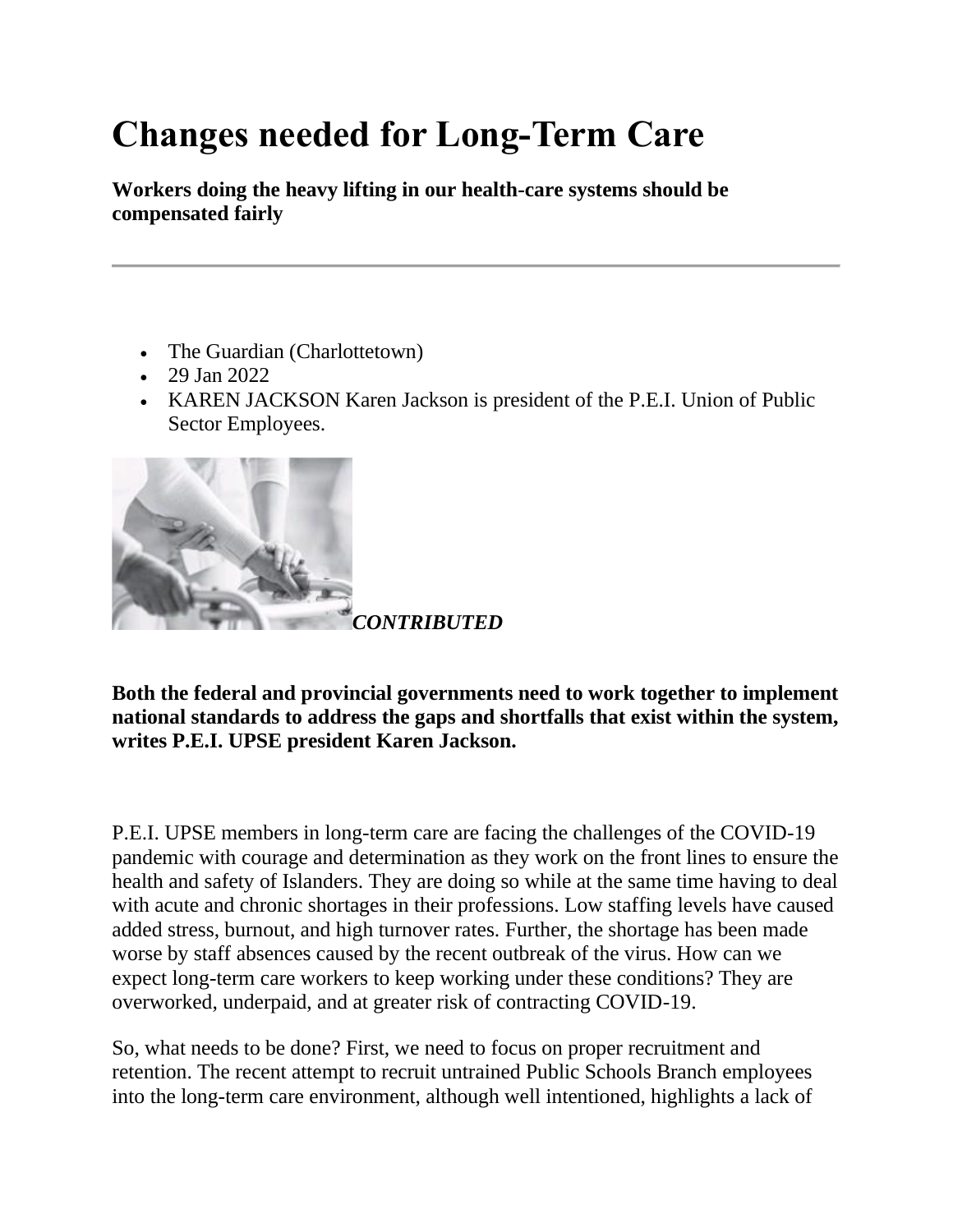planning and preparedness in the face of an outbreak. What has been done to recruit LPNs and RCWs in comparison to other health professionals? I have been sounding the alarm about the need for recruitment and retention initiatives long before the pandemic began. Our front-line workers need to know we have their backs, by providing the proper resources they need to do their job effectively and safely. Unfortunately, at this point, they are feeling overwhelmed as they continue to do their best to provide care for their residents.

Second, in the short term, all essential workers, who are facing an outbreak in their worksites should receive pandemic pay on top of their regular pay, to recognize the increased risk they are dealing with. This is an important step in recognizing the vital role front-line staff play in caring for Islanders.

Third, the provincial government should immediately increase and implement longterm care funding for both public and private care. Long-term care has been underfunded for years and we have seen the consequences of this unfold across the country, since the onset of the pandemic. Fourth, we need to ensure that our essential frontline health-care workers, who are doing the heavy lifting in our health-care systems, are compensated fairly for the valuable services they provide; and this includes closing the gap between workers in the private and public sectors to create greater wage parity.

The implementation of national standards for long-term care in Canada is also key. Before the COVID-19 pandemic began, UPSE raised concerns about staff shortages, high turnover and low staff-to-patient ratios in long-term care facilities. These conditions are not unique to P.E.I. alone and are prevalent right across the country. The system was under great strain for years and was unable to cope with the added stress caused by the pandemic. If these concerns were addressed at the time, seniors across the country would have had a much better chance of living in safety and dignity. Sadly, over 19,000 COVID-19 deaths in Canada are long-term care related.

In Prince Edward Island we have had a different experience. We have had more time to prepare for an outbreak due to low infection rates, however; the recent spread of the virus has shown us how quickly things can change. If we have learned anything, it is that long-term care cannot be allowed to go back to "normal."

Both the federal and provincial governments need to work together to implement national standards to address the gaps and shortfalls that exist within the system and ensure consistency of care and staffing levels in every long-term care facility across